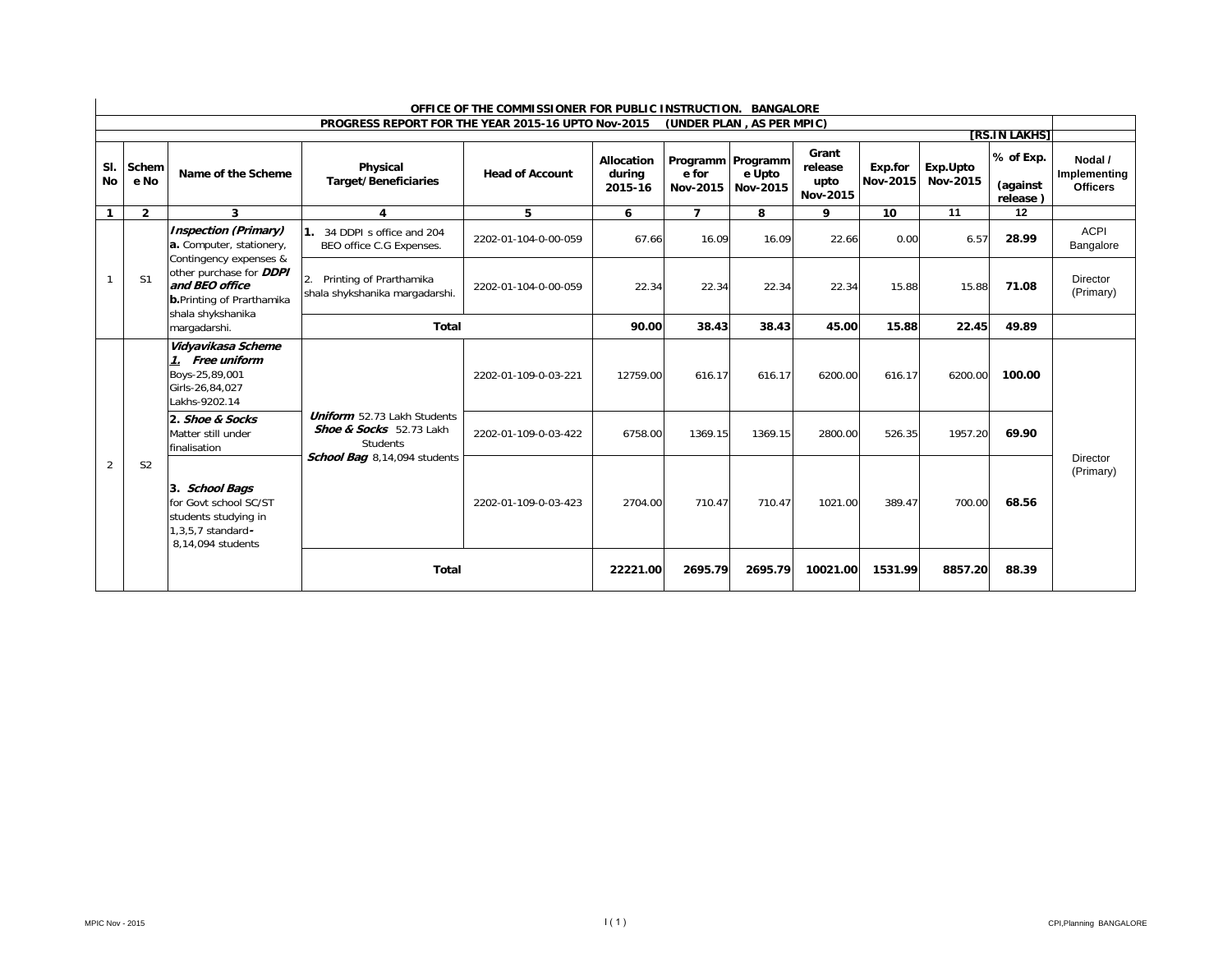| SI.<br><b>No</b> | Schem<br>e No  | Name of the Scheme                                                                                                                           | Physical<br><b>Target/Beneficiaries</b>                                                                                                                                                             | <b>Head of Account</b>                           | <b>Allocation</b><br>during<br>2015-16 | Programm Programm<br>e for<br>Nov-2015 | e Upto<br>Nov-2015 | Grant<br>release<br>upto<br>Nov-2015 | Exp.for<br>Nov-2015 | Exp.Upto<br>Nov-2015 | % of Exp.<br>(against<br>release) | Nodal /<br>Implementing<br><b>Officers</b> |
|------------------|----------------|----------------------------------------------------------------------------------------------------------------------------------------------|-----------------------------------------------------------------------------------------------------------------------------------------------------------------------------------------------------|--------------------------------------------------|----------------------------------------|----------------------------------------|--------------------|--------------------------------------|---------------------|----------------------|-----------------------------------|--------------------------------------------|
| $\mathbf{1}$     | $\overline{2}$ | 3                                                                                                                                            | 4                                                                                                                                                                                                   | 5                                                | 6                                      | $\overline{7}$                         | 8                  | 9                                    | 10                  | 11                   | 12                                |                                            |
|                  |                | Encouraging Activities for                                                                                                                   |                                                                                                                                                                                                     | 2202-01-101-0-08-221.<br>059, 002, 011, 014, 021 | 489.64                                 | 104.73                                 | 104.73             | 182.39                               | 16.31               | 77.66                | 42.58                             |                                            |
| 3                | S <sub>3</sub> | Universalisation of Primary<br>Education                                                                                                     | 9 sub programmes                                                                                                                                                                                    | 2202-01-101-0-08-422                             | 419.00                                 | 198.97                                 | 198.97             | 302.25                               | 32.00               | 135.38               | 44.79                             |                                            |
|                  |                |                                                                                                                                              |                                                                                                                                                                                                     | 2202-01-101-0-08-423                             | 158.00                                 | 34.56                                  | 34.56              | 88.00                                | 7.00                | 60.44                | 68.68                             |                                            |
|                  |                |                                                                                                                                              | <b>Total</b>                                                                                                                                                                                        |                                                  | 1066.64                                | 338.26                                 | 338.26             | 572.64                               | 55.31               | 273.48               | 47.76                             |                                            |
|                  | S3(1)          | Minority Education<br><b>Educational activities</b>                                                                                          | a. Prathibha karanji for minority<br>students<br><b>b.</b> Meetings of minority<br>Education co-ordinator's<br>c. Workshops & meetings of<br>minority high school teachers<br>d. Office Contingency | 2202-01-101-0-08-059                             | 24.00                                  | 0.00                                   | 0.00               | 6.00                                 | 0.00                | 6.00                 | 100.00                            | Director<br>(Minority)                     |
|                  | S3(2)          | MMS [Salary Expenditutre]                                                                                                                    | Salary for M.M.S office<br><b>Gazzetted Managers</b>                                                                                                                                                | 2202-01-101-0-08-<br>(002, 003, 011, 014, 021)   | 13.00                                  | 0.99                                   | 0.99               | 4.25                                 | 0.74                | 4.00                 | 94.12                             | JD (MMS)                                   |
|                  | S3(3)          | MMS [HQ Expenditure]                                                                                                                         | M.M.S Office expenditure                                                                                                                                                                            | 2202-01-101-0-08-059                             | 78.64                                  | 77.64                                  | 77.64              | 78.64                                | 13.47               | 14.47                | 18.40                             | JD (MMS)                                   |
|                  | S3(4)          |                                                                                                                                              | 14,75,000 Children's from<br>'1 to 10' will recieve prize                                                                                                                                           | 2202-01-101-0-08-422                             | 419.00                                 | 198.97                                 | 198.97             | 302.25                               | 32.00               | 135.77               | 44.92                             |                                            |
|                  |                | Prathiba karanji                                                                                                                             | through different activities                                                                                                                                                                        | 2202-01-101-0-08-423                             | 58.00                                  | 13.26                                  | 13.26              | 24.00                                | 3.00                | 13.74                | 57.25                             | Director<br>(Secondary)                    |
|                  |                |                                                                                                                                              | Total                                                                                                                                                                                               |                                                  | 477.00                                 | 212.23                                 | 212.23             | 326.25                               | 35.00               | 149.51               | 45.83                             |                                            |
|                  | S3(5)          | Rashtreeya kridakuta<br>sanghatane                                                                                                           |                                                                                                                                                                                                     | 2202-01-101-0-08-423                             | 100.00                                 | 21.30                                  | 21.30              | 64.00                                | 4.00                | 46.30                | 72.34                             | Director<br>(Secondary)                    |
|                  | S3(6)          | Maintenance of<br>Computers supplied to<br>BEO/DDPI office &<br>D.S.E.R.T+ e-Goverance<br>unit -<br>Computer Hardware &<br>Software purchase | 34 DDPI & 204 BEO office                                                                                                                                                                            | 2202-01-101-0-08-059                             | 100.00                                 | 20.00                                  | 20.00              | 20.00                                | 0.00                | 0.00                 | 0.00                              | <b>ACPI</b><br>Bangalore                   |
|                  |                | Media Publicity                                                                                                                              | Advertisement of educational                                                                                                                                                                        | 2202-01-101-0-08-059                             | 73.00                                  | 15.00                                  | 15.00              | 15.00                                | 0.00                | 0.00                 | 0.00                              |                                            |
|                  | S3(7)          | a. Shikshana varte<br><b>b.</b> Gode patrike                                                                                                 | programmes in media for the<br>awareness of publics about the                                                                                                                                       | 2202-01-101-0-08-221                             | 102.00                                 | 7.40                                   | 7.40               | 25.50                                | 2.10                | 20.20                | 79.22                             | JD(School<br>Education)                    |
|                  |                | c. Thingala thirulu                                                                                                                          | educational programms                                                                                                                                                                               | <b>Total</b>                                     | 175.00                                 | 22.40                                  | 22.40              | 40.50                                | 2.10                | 20.20                | 49.88                             |                                            |
|                  | S3(8)          | Incentive for SSLC toppers<br>@ 34 district level                                                                                            | $34x3 = 102$ Students                                                                                                                                                                               | 2202-01-101-0-08-059                             | 89.00                                  | 0.00                                   | 0.00               | 33.00                                | 0.00                | 33.00                | 100.00                            | <b>Director</b><br>(KSEEB)                 |
|                  | S3(9)          | Incentive to top 10<br>winners of prathibha<br>karanji, sports & science<br>exibition                                                        | 10x3=30 Students @ state level                                                                                                                                                                      | 2202-01-101-0-08-059                             | 10.00                                  | 0.00                                   | 0.00               | 0.00                                 | 0.00                | 0.00                 | 0.00                              | Director<br>(Secondary)                    |
|                  | Total          |                                                                                                                                              |                                                                                                                                                                                                     |                                                  | 1066.64                                | 354.56                                 | 354.56             | 572.64                               | 55.31               | 273.48               | 47.76                             |                                            |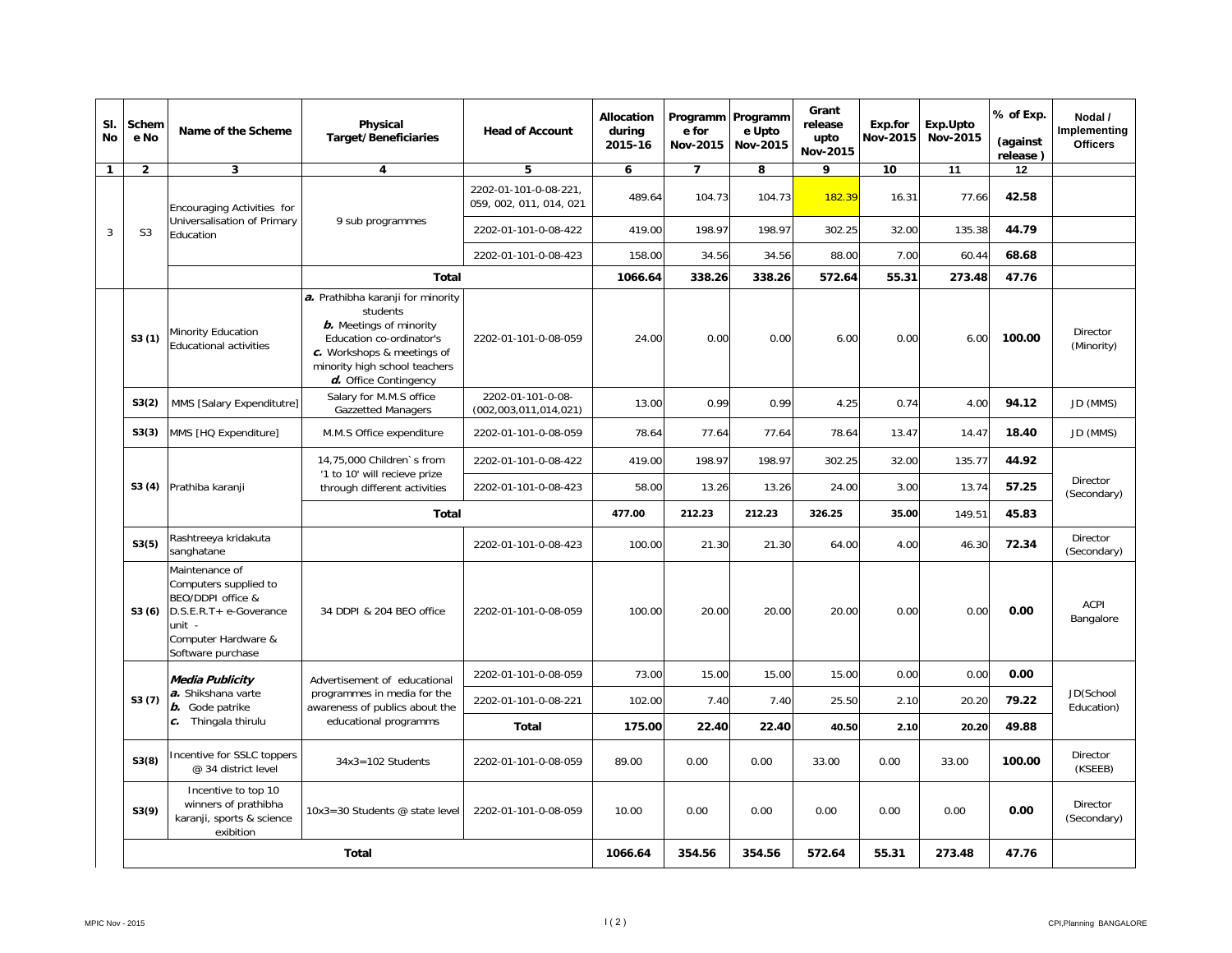| SI.<br><b>No</b> | Schem<br>e No  | Name of the Scheme                                                                                                                                               | Physical<br><b>Target/Beneficiaries</b>                                                                                         | <b>Head of Account</b>                   | <b>Allocation</b><br>during<br>2015-16 | Programm Programm<br>e for<br>Nov-2015 | e Upto<br>Nov-2015                                                                                                                                                                                                                                                                                                                                                                                                                                   | Grant<br>release<br>upto<br>Nov-2015 | Exp.for<br>Nov-2015 | Exp.Upto<br>Nov-2015 | % of Exp.<br>(against             | Nodal /<br>Implementing<br><b>Officers</b>                   |  |
|------------------|----------------|------------------------------------------------------------------------------------------------------------------------------------------------------------------|---------------------------------------------------------------------------------------------------------------------------------|------------------------------------------|----------------------------------------|----------------------------------------|------------------------------------------------------------------------------------------------------------------------------------------------------------------------------------------------------------------------------------------------------------------------------------------------------------------------------------------------------------------------------------------------------------------------------------------------------|--------------------------------------|---------------------|----------------------|-----------------------------------|--------------------------------------------------------------|--|
| $\mathbf{1}$     | $\overline{2}$ | 3                                                                                                                                                                | $\overline{\mathbf{4}}$                                                                                                         | 5                                        | 6                                      | $\overline{7}$                         | 8                                                                                                                                                                                                                                                                                                                                                                                                                                                    | 9                                    | 10                  | 11                   | 12                                |                                                              |  |
|                  |                | Sarva Shikshana<br>Abhiyan<br>1. Programmes of sarva                                                                                                             |                                                                                                                                 | 2202-01-115-0-01-<br>002,011,014,021,059 | 1076.00                                | 370.20                                 | 370.20                                                                                                                                                                                                                                                                                                                                                                                                                                               |                                      |                     |                      | 54.28                             |                                                              |  |
|                  |                | shikshan abhiyan<br>2. Improvement of<br>quality education in                                                                                                    |                                                                                                                                 | 2202-01-115-0-01-133                     | 1000.00                                | 250.00                                 | 250.00                                                                                                                                                                                                                                                                                                                                                                                                                                               |                                      |                     |                      | 66.67                             |                                                              |  |
| $\overline{4}$   | S <sub>4</sub> | schools.<br>Approved programme<br>activities of Education                                                                                                        | 55.19 lakh children                                                                                                             | 2202-01-115-0-01-422                     | 270.00                                 | 67.50                                  | 67.50                                                                                                                                                                                                                                                                                                                                                                                                                                                |                                      |                     | 135.00               | 66.67                             | SPD<br>(SSA)                                                 |  |
|                  |                | Quality monitoring cell<br>[EQMC]<br>Review of learning                                                                                                          |                                                                                                                                 | 2202-01-115-0-01-423                     | 166.00                                 | 41.50                                  | 41.50                                                                                                                                                                                                                                                                                                                                                                                                                                                |                                      |                     | 83.00                | 66.67<br>61.35<br>100.00<br>95.00 |                                                              |  |
|                  |                | standard.<br>Improvement of quality<br>monitoring mechanism.                                                                                                     |                                                                                                                                 | <b>Total</b>                             | 2512.00                                | 729.20                                 | 729.20                                                                                                                                                                                                                                                                                                                                                                                                                                               |                                      |                     | 1157.55              |                                   |                                                              |  |
|                  |                | Pustakalaya and<br>improvement of<br><b>Primary Schools &amp;</b><br>pradhan mantri<br>gramoday yojane                                                           |                                                                                                                                 | 2202-01-106-0-02-059                     | 190.00                                 | 0.00                                   | 0.00                                                                                                                                                                                                                                                                                                                                                                                                                                                 |                                      |                     |                      |                                   | Director<br>(KSEEB)                                          |  |
| 5                | S <sub>5</sub> | 1. Karnataka School<br>Quality Assessment and<br><b>Accreditation Council</b><br>(KSQAAC)                                                                        | 1. Quality analysis of 4000<br>schools<br>2. 2000 Schools [KSQAAC]<br>[Purchase of books, writing<br>materials for new schools] | 2202-01-106-0-02-059                     | 120.00                                 | 60.00                                  | release)<br>809.75<br>2.30<br>439.55<br>750.00<br>250.00<br>500.00<br>202.50<br>67.50<br>124.50<br>41.50<br>1886.75<br>361.30<br>95.00<br>0.00<br>0.00<br>60.00<br>60.00<br>0.00<br>0.00<br>60.00<br>155.00<br>0.00<br>95.00<br>61.29<br>9.65<br>11.50<br>0.50<br>2.35<br>20.43<br>1.00<br>1.00<br>0.00<br>0.00<br>0.00<br>6.15<br>8.00<br>0.00<br>1.85<br>23.13<br>1.28<br>2.00<br>0.00<br>0.72<br>36.00<br>22.50<br>4.92<br>18.08<br>0.50<br>21.87 | ACPI<br>Bangalore                    |                     |                      |                                   |                                                              |  |
|                  |                | 2. Printing of jivana masa<br>pathirike.<br>Retail purchase of books<br>& writing materials for<br>library in govt schools.                                      |                                                                                                                                 | <b>Total</b>                             | 310.00                                 | 60.00                                  |                                                                                                                                                                                                                                                                                                                                                                                                                                                      |                                      |                     |                      |                                   |                                                              |  |
|                  |                | <b>Commissioner for</b><br><b>Public Instruction</b><br><b>Bangalore</b>                                                                                         |                                                                                                                                 | 2202-02-001-0-03-051                     | 23.00                                  | 9.65                                   |                                                                                                                                                                                                                                                                                                                                                                                                                                                      |                                      |                     |                      |                                   |                                                              |  |
|                  |                | 1. General expenditure,<br>office contigency , office<br>automation & office<br>moderanization/repair-<br>2. Residence Telephone                                 |                                                                                                                                 | 2202-02-001-0-03-052                     | 2.00                                   | 1.00                                   |                                                                                                                                                                                                                                                                                                                                                                                                                                                      |                                      |                     |                      |                                   |                                                              |  |
| 6                | S <sub>6</sub> | expenditure for<br>Commissioner perssonnel<br>secretory Joint director                                                                                           | Stationery,<br>TA/DA/Fuel.<br>Automation /Moderanization<br>of CPI Office                                                       | 2202-02-001-0-03-059                     | 16.00                                  | 6.15                                   |                                                                                                                                                                                                                                                                                                                                                                                                                                                      |                                      |                     |                      |                                   | <b>ACPI</b><br>Bangalore<br>And<br><b>DDPI</b><br>(Planning) |  |
|                  |                | school education, deputy<br>director statistics,<br>planning,<br>primery, secondary<br>3. Maintainance<br>expenditure of<br>equipments in<br>commissioner office |                                                                                                                                 |                                          | 2202-02-001-0-03-059                   | 4.00                                   | 1.28                                                                                                                                                                                                                                                                                                                                                                                                                                                 |                                      |                     |                      |                                   |                                                              |  |
|                  |                |                                                                                                                                                                  |                                                                                                                                 | <b>Total</b>                             | 45.00                                  | 18.08                                  |                                                                                                                                                                                                                                                                                                                                                                                                                                                      |                                      |                     |                      |                                   |                                                              |  |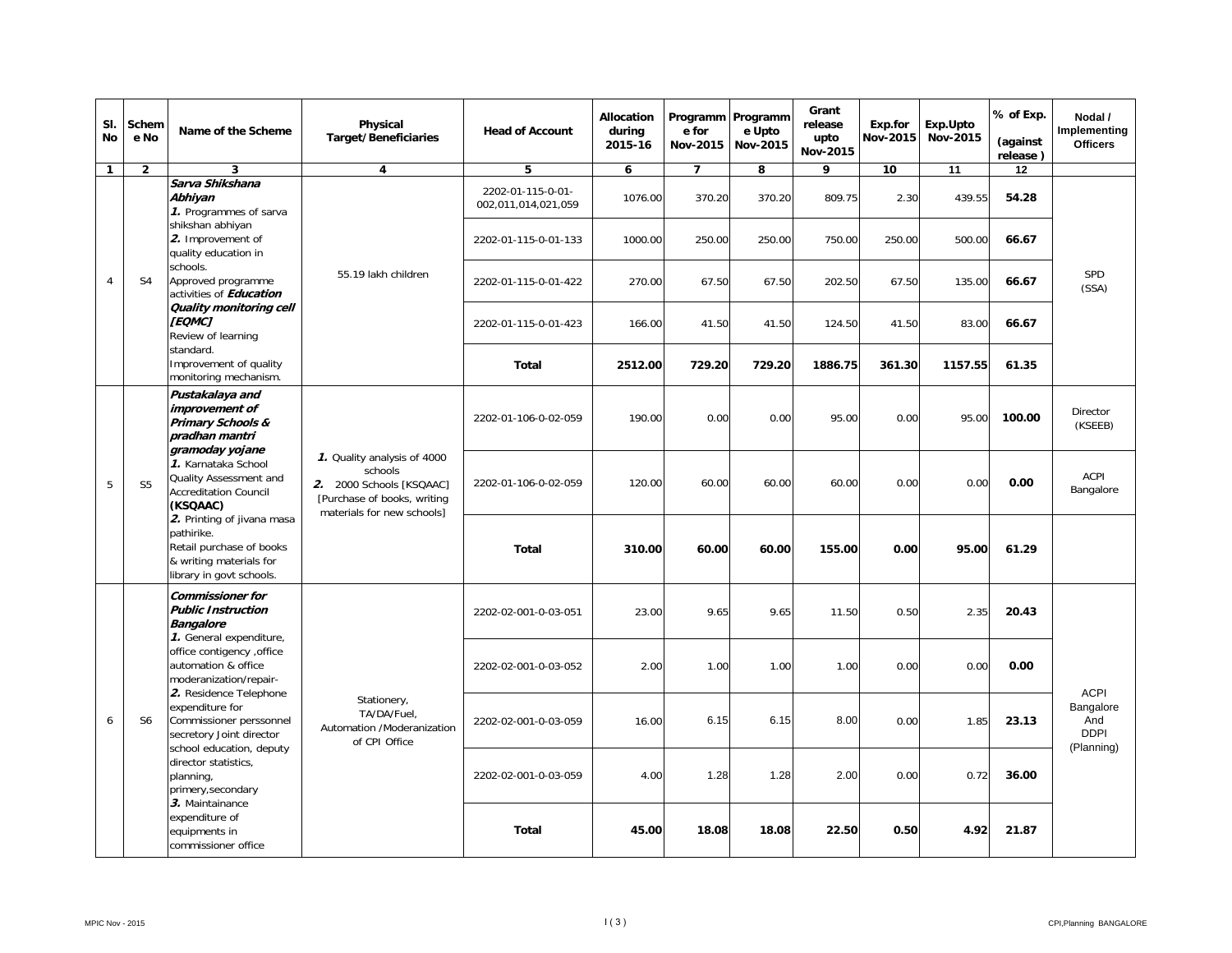| SI.<br><b>No</b> | Schem<br>e No  | Name of the Scheme                                                          | Physical<br><b>Target/Beneficiaries</b>                                                                                         | <b>Head of Account</b> | Allocation<br>during<br>2015-16 | Programm Programm<br>e for<br>Nov-2015 | e Upto<br>Nov-2015 | Grant<br>release<br>upto<br>Nov-2015 | Exp.for<br>Nov-2015 | Exp.Upto<br>Nov-2015 | % of Exp.<br>(against<br>release) | Nodal /<br>Implementing<br><b>Officers</b> |
|------------------|----------------|-----------------------------------------------------------------------------|---------------------------------------------------------------------------------------------------------------------------------|------------------------|---------------------------------|----------------------------------------|--------------------|--------------------------------------|---------------------|----------------------|-----------------------------------|--------------------------------------------|
| $\mathbf{1}$     | $\overline{2}$ | $\overline{\mathbf{3}}$                                                     | 4                                                                                                                               | 5                      | 6                               | $\overline{7}$                         | 8                  | 9                                    | 10                  | $\overline{11}$      | 12                                |                                            |
|                  |                |                                                                             |                                                                                                                                 | 2202-02-001-0-05-041   | 10.00                           | 0.21                                   | 0.21               | 5.00                                 | 0.19                | 4.98                 | 99.60                             |                                            |
|                  |                | <b>Additional Commissioner</b>                                              |                                                                                                                                 | 2202-02-001-0-05-051   | 43.00                           | 10.96                                  | 10.96              | 21.50                                | 5.17                | 15.71                | 73.07                             |                                            |
|                  |                | for Public Instruction<br>Gulbarga<br>Travel expenditure for                | Stationery,                                                                                                                     | 2202-02-001-0-05-052   | 3.00                            | 1.00                                   | 1.00               | 1.50                                 | 0.00                | 0.50                 | 33.33                             |                                            |
| $\overline{7}$   | S7             | qulbarga ACPI<br>Purchase of new vehicle,<br>general expenditure,           | TA/DA/Fuel.<br>Automation /Moderanization<br>of ACPI Office                                                                     | 2202-02-001-0-05-059   | 50.00                           | 25.00                                  | 25.00              | 25.00                                | 5.04                | 5.04                 | 20.16                             | ACPI (Kalburgi)                            |
|                  |                | telephone expenditure<br>Office repair & other                              |                                                                                                                                 | 2202-02-001-0-05-071   | 30.00                           | 0.00                                   | 0.00               | 15.00                                | 0.00                | 15.00                | 100.00                            |                                            |
|                  |                | expenditure                                                                 |                                                                                                                                 | 2202-02-001-0-05-195   | 14.00                           | 2.03                                   | 2.03               | 7.00                                 | 0.00                | 4.97                 | 71.00                             |                                            |
|                  |                | <b>Additional Commissioner</b>                                              |                                                                                                                                 | Total                  | 150.00                          | 39.20                                  | 39.20              | 75.00                                | 10.40               | 46.20                | 61.60                             |                                            |
|                  |                | for Public Instruction<br>Dharawada                                         |                                                                                                                                 | 2202-02-101-0-00-041   | 10.00                           | 2.79                                   | 2.79               | 5.00                                 | 0.00                | 1.45                 | 29.00                             |                                            |
| 8                | S <sub>8</sub> | Travel expenditure for<br>gulbarga ACPI Purchase of<br>new vehicle, general | Stationery,<br>TA/DA/Fuel.<br>Automation /Moderanization                                                                        | 2202-02-101-0-00-059   | 25.00                           | 4.91                                   | 4.91               | 12.50                                | 4.40                | 11.99                | 95.89                             | <b>ACPI</b>                                |
|                  |                | expenditure, telephone<br>expenditure Office repair                         | of ACPI Office                                                                                                                  | 2202-02-101-0-00-195   | 15.00                           | 3.43                                   | 3.43               | 7.50                                 | 1.38                | 5.45                 | 72.67                             | (Dharwada)                                 |
|                  |                | & other expenditure                                                         |                                                                                                                                 | <b>Total</b>           | 50.00                           | 11.13                                  | 11.13              | 25.00                                | 5.78                | 18.89                | 75.55                             |                                            |
|                  | S9(1)          |                                                                             | 1. Progress Cards 7.57 Lakh<br>Numbers for 9 & 10 std<br>students in govt schools.                                              | 2202-02-101-0-00-059   | 30.00                           | 0.00                                   | 0.00               | 15.00                                | 0.00                | 15.00                | 100.00                            | MD (Text<br>Bokk)                          |
|                  | S9(2)          |                                                                             | 2. 10,000 copies of Proudashala<br>shykshanika margadhashi<br>(Calender of events<br>2015-16)                                   | 2202-02-101-0-00-059   | 4.00                            | 2.00                                   | 2.00               | 2.00                                 | 1.72                | 1.72                 | 86.00                             | Director<br>(Secondary)                    |
|                  | S9(3)          | Inspection (Secondary)                                                      | 3. Mysore and Belagavi<br>Divisional joint director<br>travelling expenditure                                                   | 2202-02-101-0-00-041   | 18.00                           | 5.38                                   | 5.38               | 9.00                                 | 0.00                | 3.62                 | 40.22                             |                                            |
| 9                | S9(4)          |                                                                             | 4. General expenditure of<br>Mysore and Belagavi joint<br>director divisional office                                            | 2202-02-101-0-00-051   | 17.00                           | 1.99                                   | 1.99               | 8.50                                 | 0.00                | 6.51                 | 76.59                             | <b>ACPI</b>                                |
|                  | S9(5)          |                                                                             | 5. Computer, ups,<br>raisograph, xerox machine<br>maintainance xerox machine<br>purchase & purchase of<br>neccessary stationary | 2202-02-101-0-00-059   | 31.00                           | 13.50                                  | 13.50              | 15.50                                | 2.70                | 4.63                 | 29.87                             |                                            |
|                  | <b>Total</b>   |                                                                             |                                                                                                                                 |                        |                                 | 100.00<br>22.87                        | 22.87              | 50.00                                | 4.42                | 31.48                | 62.96                             |                                            |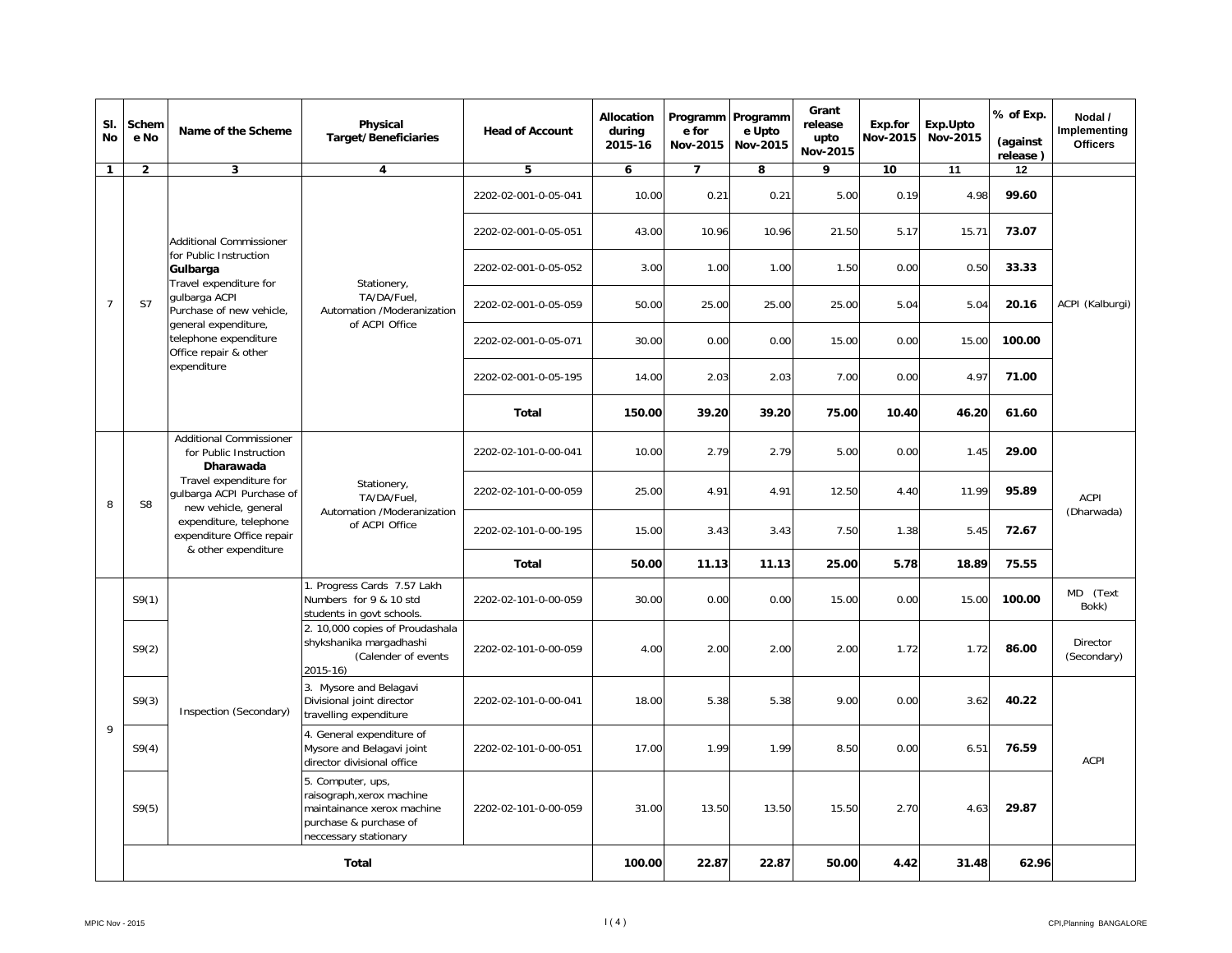| SI.<br><b>No</b>      | Schem<br>e No   | Name of the Scheme                                                                                                                                                                                         | Physical<br><b>Target/Beneficiaries</b>                                                   | <b>Head of Account</b> | <b>Allocation</b><br>during<br>2015-16 | e for<br>Nov-2015 | Programm Programm<br>e Upto<br>Nov-2015 | Grant<br>release<br>upto<br>Nov-2015 | Exp.for<br>Nov-2015 | Exp.Upto<br>Nov-2015                                                                                                                                                                     | % of Exp.<br>(against | Nodal /<br>Implementing<br><b>Officers</b> |
|-----------------------|-----------------|------------------------------------------------------------------------------------------------------------------------------------------------------------------------------------------------------------|-------------------------------------------------------------------------------------------|------------------------|----------------------------------------|-------------------|-----------------------------------------|--------------------------------------|---------------------|------------------------------------------------------------------------------------------------------------------------------------------------------------------------------------------|-----------------------|--------------------------------------------|
| $\mathbf{1}$          | $\overline{2}$  | 3                                                                                                                                                                                                          | $\overline{\mathbf{4}}$                                                                   | 5                      | 6                                      | $\overline{7}$    | 8                                       | 9                                    | 10                  | 11                                                                                                                                                                                       | 12                    |                                            |
|                       |                 | Karnataka Secondary<br>Education<br><b>Examination Board -</b>                                                                                                                                             |                                                                                           | 2202-02-001-0-07-059   | 300.00                                 | 75.00             | 75.00                                   | 225.00                               | 0.00                |                                                                                                                                                                                          | 66.67                 |                                            |
| 10                    | S <sub>10</sub> | 1. Examination Fee<br>reimbursement for<br>SC/ST's students & all                                                                                                                                          | 4,23,538 children                                                                         | 2202-02-001-0-07-422   | 100.00                                 | 25.00             | 25.00                                   | 75.00                                | 0.00                |                                                                                                                                                                                          | 66.67                 | <b>Director</b>                            |
|                       |                 | other girls students<br>2. SSLC toopers at<br>thaluka level other than<br>district toppers<br>3. Other exams -25.00<br>Lakhs                                                                               |                                                                                           | 2202-02-001-0-07-423   | 50.00                                  | 12.50             | 12.50                                   | 37.50                                | 0.00                | 25.00                                                                                                                                                                                    | 66.67                 | (KSEEB)                                    |
|                       |                 |                                                                                                                                                                                                            | Total                                                                                     |                        | 450.00                                 | 112.50            | 112.50                                  | 337.50                               | 0.00                |                                                                                                                                                                                          | 66.67                 |                                            |
|                       |                 | Construction of<br><b>Secondary School</b><br>1. Construction of rooms<br>for building less schools in<br>other than grama                                                                                 |                                                                                           | 2202-02-053-0-01-059   | 650.00                                 | 463.50            | 463.50                                  | 487.50                               | 0.00                | 24.00<br>4.92<br>0.00<br>0.00                                                                                                                                                            |                       |                                            |
| 11                    | S11             | panchayaths -<br>15 Additional class rooms.<br>2. Construction & repairs<br>of DDPI office.<br>3. Construction & repairs<br>of BEO office.<br>4. Land Acquisition<br>Proposal submitted to<br>govt(Kolar). | Class rooms and BEO & DDPI<br>office Construction and repairs<br>& school land Aquisition | 2202-02-053-0-01-422   | 250.00                                 | 187.50            | 187.50                                  | 187.50                               | 0.00                |                                                                                                                                                                                          |                       | JD (School<br>Education)                   |
|                       |                 |                                                                                                                                                                                                            |                                                                                           | 2202-02-053-0-01-423   | 100.00                                 | 56.08             | 56.08                                   | 75.00                                | 1.24                |                                                                                                                                                                                          | 26.88                 |                                            |
|                       |                 | 5. Furniture supply for<br>SSLC exam centers-<br>1.5 Lakh for each District.                                                                                                                               | <b>Total</b>                                                                              |                        | 1000.00                                | 707.08            | 707.08                                  | 750.00                               | 1.24                |                                                                                                                                                                                          | 5.89                  |                                            |
|                       |                 |                                                                                                                                                                                                            |                                                                                           | 2202-02-107-0-05-059   | 11000.00                               | 1276.99           | 1276.99                                 | 6750.00                              | 1276.88             |                                                                                                                                                                                          | 100.00                |                                            |
| 12                    | S <sub>12</sub> | <b>Bicycles to VIII</b><br>standards students                                                                                                                                                              | Girls-2,68,429<br>Boys 2,75,447                                                           | 2202-02-107-0-05-422   | 5000.00                                | 2501.47           | 2501.47                                 | 5000.00                              | 2501.37             | release)<br>150.00<br>50.00<br>225.00<br>20.16<br>44.16<br>6749.89<br>4999.91<br>100.00<br>99.99<br>1999.75<br>13749.55<br>100.00<br>65.64<br>35.01<br>39.38<br>35.00<br>105.02<br>35.01 | Director              |                                            |
|                       |                 | (Govt & grant-in-aid<br>schools)                                                                                                                                                                           |                                                                                           | 2202-02-107-0-05-423   | 2000.00                                | 1019.90           | 1019.90                                 | 2000.00                              | 1019.60             |                                                                                                                                                                                          |                       | (Primary)                                  |
|                       |                 |                                                                                                                                                                                                            | Total                                                                                     |                        | 18000.00                               | 4798.36           | 4798.36                                 | 13750.00                             | 4797.85             |                                                                                                                                                                                          |                       |                                            |
|                       |                 | Pancha soulbhya<br>Providing drinking water &                                                                                                                                                              | 4,614 HS @ Rs.1000 / Schools<br>22,479 HPS @Rs.875 /Schools                               | 2202-01-053-0-02-422   | 250.00                                 | 144.18            | 144.18                                  | 187.50                               | 22.32               |                                                                                                                                                                                          |                       |                                            |
| 13<br>S <sub>13</sub> |                 | toilet maintainance in all<br>govt Primary & high                                                                                                                                                          | 21,816 LPS @Rs.720 /Schools                                                               | 2202-01-053-0-02-423   | 150.00                                 | 86.51             | 86.51                                   | 112.50                               | 13.39               |                                                                                                                                                                                          |                       | JD (School<br>Education)                   |
|                       |                 | schools in state                                                                                                                                                                                           |                                                                                           | <b>Total</b>           | 400.00                                 | 230.69            | 230.69                                  | 300.00                               | 35.71               |                                                                                                                                                                                          |                       |                                            |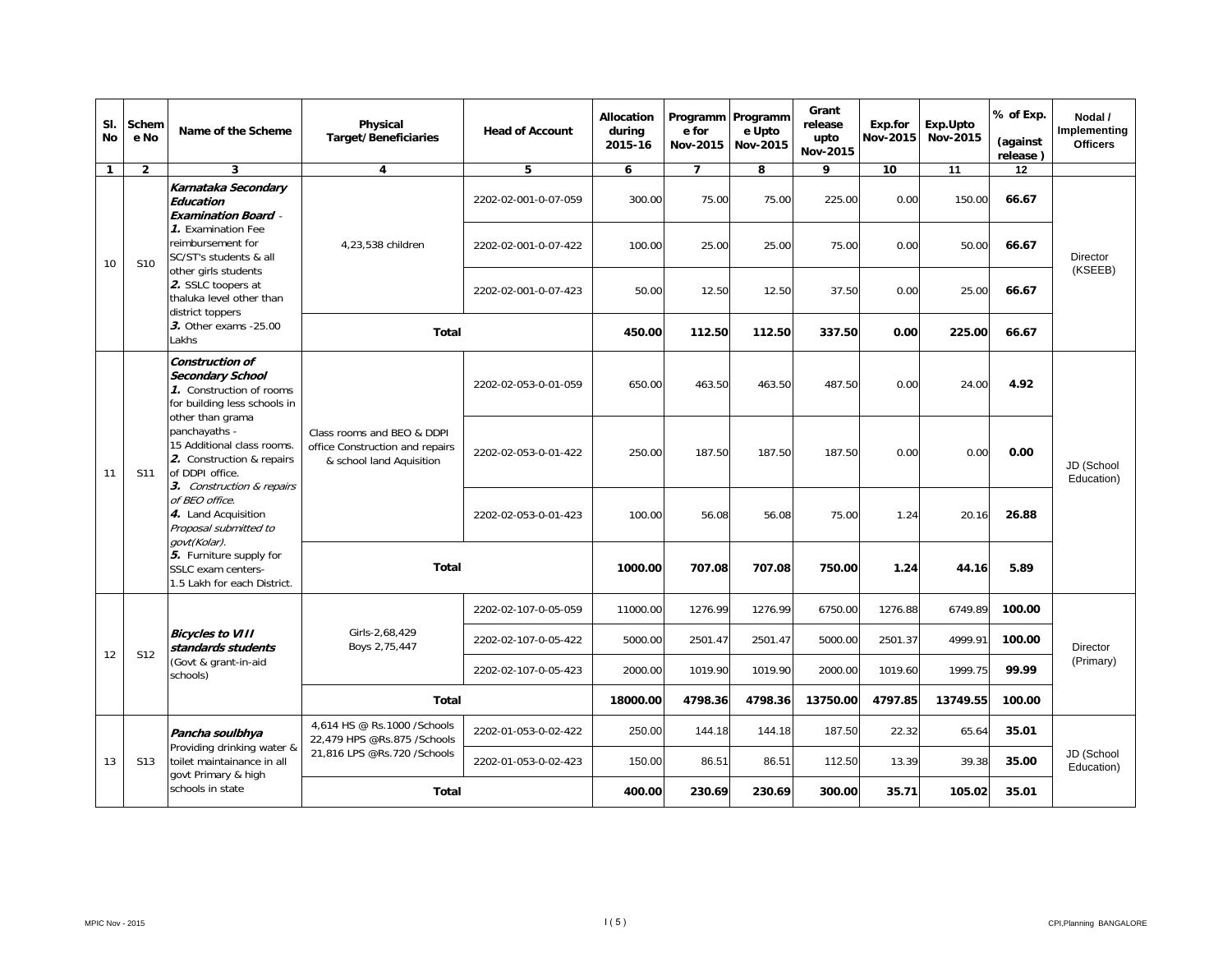| SI.<br><b>No</b> | Schem<br>e No   | Name of the Scheme                                                                                                                                                                                                                                               | Physical<br><b>Target/Beneficiaries</b>                                                                                                     | <b>Head of Account</b> | Allocation<br>during<br>2015-16 | Programm Programm<br>e for<br>Nov-2015 | e Upto<br>Nov-2015 | Grant<br>release<br>upto<br>Nov-2015 | Exp.for<br>Nov-2015                                                                          | Exp.Upto<br>Nov-2015    | % of Exp.<br>(against<br>release) | Nodal /<br>Implementing<br><b>Officers</b> |
|------------------|-----------------|------------------------------------------------------------------------------------------------------------------------------------------------------------------------------------------------------------------------------------------------------------------|---------------------------------------------------------------------------------------------------------------------------------------------|------------------------|---------------------------------|----------------------------------------|--------------------|--------------------------------------|----------------------------------------------------------------------------------------------|-------------------------|-----------------------------------|--------------------------------------------|
| 1                | $\overline{2}$  | 3                                                                                                                                                                                                                                                                | $\overline{\mathbf{4}}$                                                                                                                     | 5                      | 6                               | $\overline{ }$                         | 8                  | 9                                    | 10                                                                                           | 11                      | 12                                |                                            |
|                  |                 | Reimbursement of non<br>aovt fees of SC/ST<br>students studying in<br>Govt. high schools                                                                                                                                                                         | SC Boys-1,35,539<br>SC girls-1,27,228<br>ST boys 62,298<br>ST girls 57,839                                                                  | 2202-02-107-0-03-422   | 300.00                          | 225.00                                 | 225.00             | 225.00                               | 0.00                                                                                         | 0.00                    | 0.00                              |                                            |
| 14               | S14             | [Note Book]<br>Free note books for<br>SC/ST students studying<br>in govt schools 8 to 10                                                                                                                                                                         | Total 3,82,904 Students* 6<br>books for each students<br>17.00 Rs /Book                                                                     | 2202-02-107-0-03-423   | 100.00                          | 75.00                                  | 75.00              | 75.00                                | 0.00                                                                                         | 0.00                    | 0.00                              | Director<br>(Primary)                      |
|                  |                 | standards.<br>Work Orders given to<br>MPM on 24.09.2015                                                                                                                                                                                                          | Total                                                                                                                                       |                        | 400.00                          | 300.00                                 | 300.00             | 300.00                               | 0.00                                                                                         | 0.00                    | 0.00                              |                                            |
| 15               | S <sub>15</sub> | <b>Bharat Seva Dal</b><br>Salary for Bharat Seva<br>Dal Institution                                                                                                                                                                                              | Seva Dal Development Activities                                                                                                             | 2202-80-800-0-30-101   | 25.00                           | 6.25                                   | 6.25               | 18.75                                | 0.00                                                                                         | 12.50                   | 66.67                             | Director<br>(Secondary)                    |
|                  |                 |                                                                                                                                                                                                                                                                  |                                                                                                                                             | 4202-01-202-1-04-386   | 500.00                          | 125.00                                 | 125.00             | 375.00                               | 0.00                                                                                         | 250.00                  | 66.67                             |                                            |
|                  |                 | Sainik School Koodige<br>School construction salary                                                                                                                                                                                                              | Civil works<br>647 Students                                                                                                                 | 2202-02-107-5-00-059   | 56.00                           | 14.00                                  | 14.00              | 42.00                                | 0.00                                                                                         | 28.00                   | 66.67                             |                                            |
| 16               | S <sub>16</sub> | for non teaching staff,<br>students scholarship                                                                                                                                                                                                                  | Admin cost                                                                                                                                  | 2202-02-107-5-00-422   | 29.00                           | 7.25                                   | 7.25               |                                      | 14.50<br>21.75<br>0.00<br>66.67<br>12.00<br>0.00<br>8.00<br>66.67<br>0.00<br>300.50<br>66.67 | Director<br>(Secondary) |                                   |                                            |
|                  |                 | [Recurring and Non<br>Recurring Expenditure]                                                                                                                                                                                                                     |                                                                                                                                             | 2202-02-107-5-00-423   | 16.00                           | 4.00                                   | 4.00               |                                      |                                                                                              |                         |                                   |                                            |
|                  |                 |                                                                                                                                                                                                                                                                  | Sainik School Koodige                                                                                                                       |                        | 601.00                          | 150.25                                 | 150.25             | 450.75                               |                                                                                              |                         |                                   |                                            |
|                  |                 |                                                                                                                                                                                                                                                                  |                                                                                                                                             | 4202-01-202-1-06-386   | 300.00                          | 75.00                                  | 75.00              | 225.00                               | 0.00                                                                                         | 150.00                  | 66.67                             |                                            |
|                  |                 |                                                                                                                                                                                                                                                                  |                                                                                                                                             | 2202-02-107-3-00-117   | 66.00                           | 16.50                                  | 16.50              | 49.50                                | 0.00                                                                                         | 33.00                   | 66.67                             |                                            |
| 17               | S17             | <b>Bijapur Sainik School</b><br>Construction of inner &<br>outer stadium                                                                                                                                                                                         | Civil Works [Indoor and<br>Outdoor Stadium]                                                                                                 | 2202-02-107-3-00-422   | 29.00                           | 7.25                                   | 7.25               | 21.75                                | 0.00                                                                                         | 14.50                   | 66.67                             | Director<br>(Secondary)                    |
|                  |                 |                                                                                                                                                                                                                                                                  |                                                                                                                                             | 2202-02-107-3-00-423   | 6.00                            | 1.50                                   | 1.50               | 4.50                                 | 0.00                                                                                         | 3.00                    | 66.67                             |                                            |
|                  |                 |                                                                                                                                                                                                                                                                  |                                                                                                                                             | Total                  | 401.00                          | 100.25                                 | 100.25             | 300.75                               | 0.00                                                                                         | 200.50                  | 66.67                             |                                            |
| 18               | <b>S18</b>      | <b>Kttur Rani Chennmma</b><br><b>School</b><br>Construction of prayer<br>room, horse stable room,<br>Purchase of horse, inner<br>stadium, students hostel<br>rooms, solar<br>lights, building repairs,<br>purchase of pump set<br>borewell & water filter<br>etc | Civil Works [Construction,<br>Reparis and Interior decoration]                                                                              | 2202-02-110-3-03-101   | 250.00                          | 62.50                                  | 62.50              | 187.50                               | 0.00                                                                                         | 125.00                  | 66.67                             | Director<br>(Secondary)                    |
| 19               | S19             | <b>Implementation of</b><br><b>Recommendations of</b><br>Vaidyanathan<br>Committee                                                                                                                                                                               | Salary of Physical education<br>teachers and Implementation of<br>primary & high school physical<br>education programmes<br>implementation. | 2202-02-109-0-20-059   | 25.00                           | 18.08                                  | 18.08              | 25.00                                | 5.09                                                                                         | 12.01                   | 48.04                             | Director<br>(Secondary)                    |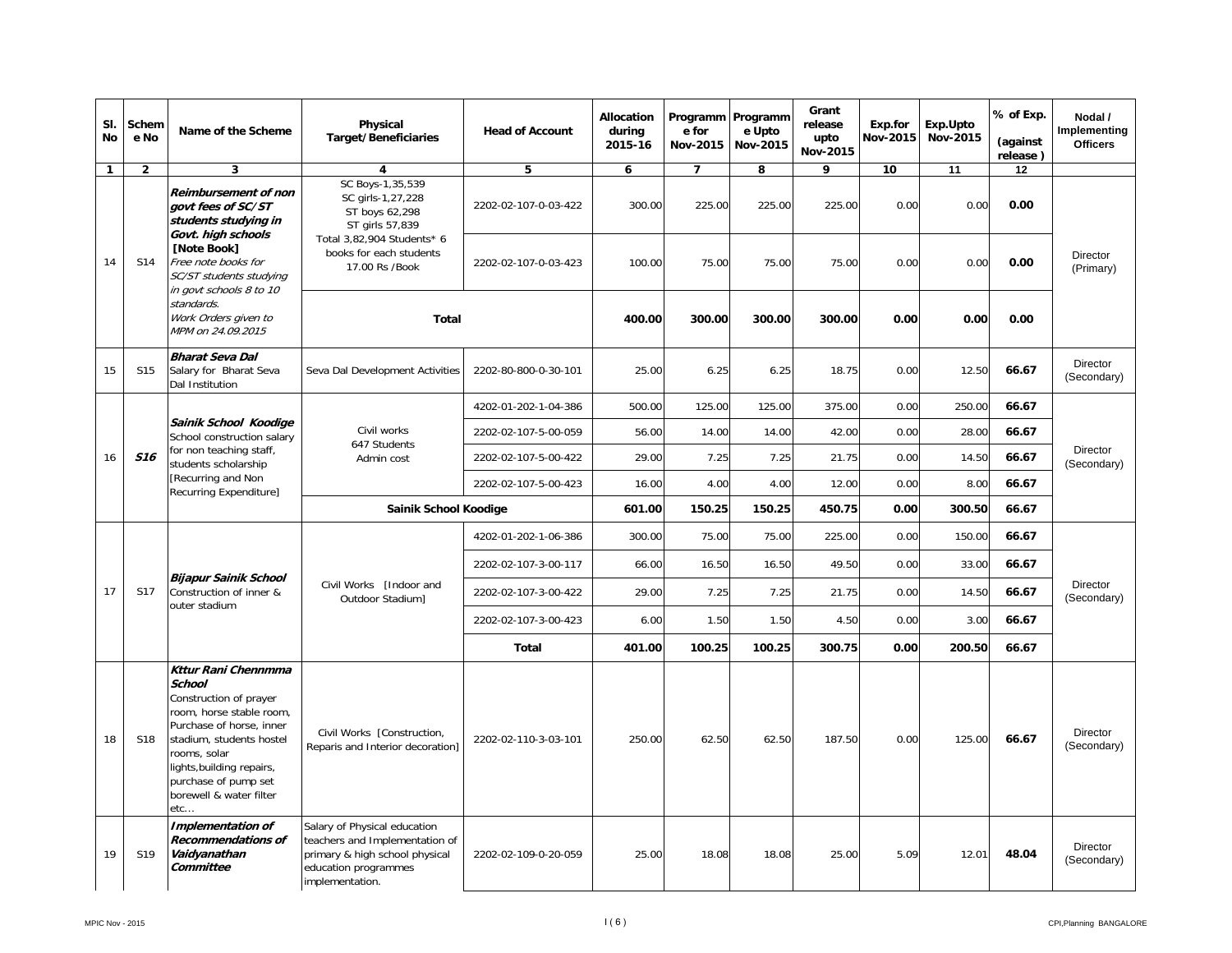| SI.<br><b>No</b> | Schem<br>e No   | Name of the Scheme                                                                                                                                                       | Physical<br><b>Target/Beneficiaries</b>                                                                                                              | <b>Head of Account</b>                      | <b>Allocation</b><br>during<br>2015-16 | Programm Programm<br>e for<br>Nov-2015 | e Upto<br>Nov-2015 | Grant<br>release<br>upto<br>Nov-2015 | Exp.for<br>Nov-2015                                                                                                                                                                | Exp.Upto<br>Nov-2015 | % of Exp.<br>(against<br>release) | Nodal /<br>Implementing<br><b>Officers</b> |
|------------------|-----------------|--------------------------------------------------------------------------------------------------------------------------------------------------------------------------|------------------------------------------------------------------------------------------------------------------------------------------------------|---------------------------------------------|----------------------------------------|----------------------------------------|--------------------|--------------------------------------|------------------------------------------------------------------------------------------------------------------------------------------------------------------------------------|----------------------|-----------------------------------|--------------------------------------------|
| $\mathbf{1}$     | $\overline{2}$  | 3                                                                                                                                                                        | 4                                                                                                                                                    | 5                                           | 6                                      | $\overline{7}$                         | 8                  | 9                                    | 10                                                                                                                                                                                 | 11                   | 12                                |                                            |
| 20               | <b>S20</b>      | <b>Teachers Quarters</b><br><b>Construction of Teachers</b><br>Quarters in 114 back ward<br>thalukas<br>(Revise estimate<br>submitted to govt)                           | 9 Teachers Quarters<br>[On the Basis of PWD<br>S R Rates1                                                                                            | 4202-01-201-1-03-133                        | 800.00                                 | 400.00                                 | 400.00             | 400.00                               | 0.00                                                                                                                                                                               | 0.00                 | 0.00                              | JD (School<br>Education)                   |
|                  |                 |                                                                                                                                                                          |                                                                                                                                                      | 2202-80-800-0-35-101                        | 2980.00                                | 0.00                                   | 0.00               | 0.00                                 | 0.00                                                                                                                                                                               | 0.00                 | 0.00                              |                                            |
| 21               | S21             | Grant-in-Aid in<br>education                                                                                                                                             | Providing grants for newly<br>opened school in 2015-16                                                                                               | 2202-80-800-0-35-422                        | 1000.00                                | 0.00                                   | 0.00               | 0.00                                 | 0.00                                                                                                                                                                               | 0.00                 | 0.00                              | <b>Director</b><br>(Primary &              |
|                  |                 | For 2015-16 financial<br>vear                                                                                                                                            |                                                                                                                                                      | 2202-80-800-0-35-423                        | 20.00                                  | 0.00                                   | 0.00               | 0.00                                 | 0.00                                                                                                                                                                               | 0.00                 | 0.00                              | Secondary)                                 |
|                  |                 |                                                                                                                                                                          | <b>Total</b>                                                                                                                                         |                                             | 4000.00                                | 0.00                                   | 0.00               | 0.00                                 |                                                                                                                                                                                    |                      | 0.00                              |                                            |
|                  |                 | Rashtriya madhyamika                                                                                                                                                     | Salary<br>School grants for 5103 schools<br>Kala utsav                                                                                               | 2202-02-109-0-21-002.<br>011, 014, 021, 059 | 15228.00                               | 0.00                                   | 0.00               | 5025.24                              |                                                                                                                                                                                    | 5025.24              | 100.00                            |                                            |
|                  |                 | shikshan Abhiyan<br>programmes (RMSA)                                                                                                                                    | Karate training for girls-4718                                                                                                                       | 2202-02-109-0-21-422                        | 7952.00                                | 0.00                                   | 0.00               | 4612.16                              | 0.00<br>0.00<br>0.00<br>0.00<br>4612.16<br>100.00<br>0.00<br>1539.32<br>100.00<br><b>SPD</b><br>0.00<br>14566.50<br>100.00<br>100.00<br>0.00<br>261.00<br>0.00<br>174.00<br>100.00 |                      |                                   |                                            |
|                  |                 | Salary for teaching & non<br>teaching staff, basic<br>amenities for madary high<br>schools, KGBV hostel<br>rooms for girls &<br>Recurring & Non recurring<br>Expenditure | Inclusive education (IEDSS)-<br>10156 students<br><b>KKGBV (Hostel Maintainance</b><br>2981 girls<br>Vocational education in 250<br>comp PU colleges | 2202-02-109-0-21-423                        | 2654.00                                | 0.00                                   | 0.00               | 1539.32                              |                                                                                                                                                                                    |                      |                                   |                                            |
| 22               | S22             |                                                                                                                                                                          |                                                                                                                                                      | 4202-01-202-1-07-386                        | 17550.00                               | 0.00                                   | 0.00               | 14566.50                             |                                                                                                                                                                                    |                      |                                   | (RMSA)                                     |
|                  |                 |                                                                                                                                                                          |                                                                                                                                                      | 4202-01-202-1-07-422                        | 450.00                                 | 0.00                                   | 0.00               | 261.00                               |                                                                                                                                                                                    |                      |                                   |                                            |
|                  |                 |                                                                                                                                                                          |                                                                                                                                                      | 4202-01-202-1-07-423                        | 300.00                                 | 0.00                                   | 0.00               | 174.00                               |                                                                                                                                                                                    |                      |                                   |                                            |
|                  |                 |                                                                                                                                                                          | <b>Total</b>                                                                                                                                         |                                             | 44134.00                               | 0.00                                   | 0.00               | 26178.22                             | 0.00                                                                                                                                                                               | 26178.22             | 100.00                            |                                            |
|                  |                 | <b>Bharat Scouts and</b>                                                                                                                                                 |                                                                                                                                                      | 2204-00-103-0-11-101                        | 200.00                                 | 50.00                                  | 50.00              | 150.00                               | 0.00                                                                                                                                                                               | 100.00               | 66.67                             |                                            |
| 23               | S <sub>23</sub> | <b>Girls Guides</b><br>Grant-in-aid Programmes                                                                                                                           | <b>Bharat Scouts and Guides</b><br>Activities - Grant in aid                                                                                         | 2204-00-103-0-12-101                        | 100.00                                 | 25.00                                  | 25.00              | 75.00                                | 0.00                                                                                                                                                                               | 50.00                | 66.67                             | <b>Director</b><br>(Secondary)             |
|                  |                 | & training of Scouts &<br><b>Girls Guides</b>                                                                                                                            |                                                                                                                                                      | <b>Total</b>                                | 300.00                                 | 75.00                                  | 75.00              | 225.00                               | 0.00                                                                                                                                                                               | 150.00               | 66.67                             |                                            |
|                  |                 | <b>Opening of Schools for</b><br>airls KKGBV Model<br>Maintainance of 86 KKGBV                                                                                           | Construction of 05 New Hostels<br>+ Maintenence of 86 KKGBV<br>[Recurring]                                                                           | 2202-02-109-0-15-133                        | 2200.00                                | 750.00                                 | 750.00             | 1500.00                              | 750.00                                                                                                                                                                             | 1500.00              | 100.00                            | JD (School                                 |
| 24               | S24             | started in 2010-2011 to<br>2015-16                                                                                                                                       | Construction of 05 New<br>Hostels[Non Recurring]                                                                                                     | 2202-02-109-0-15-133                        | 800.00                                 | 0.00                                   | 0.00               | 0.00                                 | 0.00                                                                                                                                                                               | 0.00                 | 0.00                              | Education)                                 |
|                  |                 | Construction of 05 kKGBV<br>in 2015-16                                                                                                                                   | Total                                                                                                                                                |                                             | 3000.00                                | 750.00                                 | 750.00             | 1500.00                              | 750.00                                                                                                                                                                             | 1500.00              | 100.00                            |                                            |
| 25               | S <sub>25</sub> | Compound wall and<br><b>Play Ground</b><br>Construction of compound<br>for govt primery & high<br>schools                                                                | Compound wall for Government<br><b>High School</b>                                                                                                   | 4202-01-201-1-04--059                       | 150.00                                 | 75.00                                  | 75.00              | 75.00                                | 0.00                                                                                                                                                                               | 0.00                 | 0.00                              | JD (School<br>Education)                   |